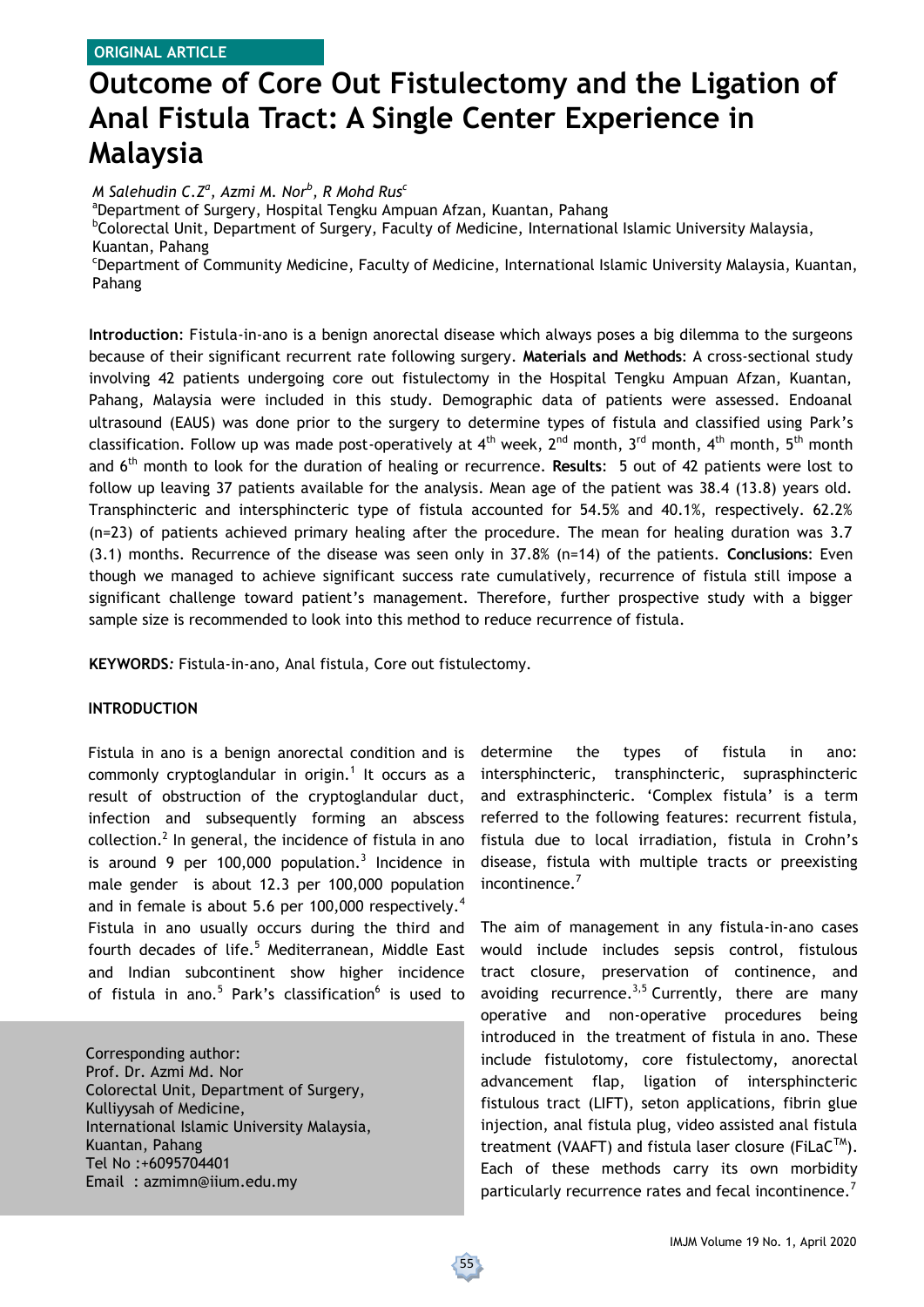It has been reported that treatment of low lying fistula with laid open fistulotomy has a recurrence rate of about 8% and approximately 45% are reported to have some degree of incontinence. $8$  Up to 35% of incontinence was observed after the transanal advancement flap procedure.<sup>9</sup> Tight seton application also carried significant incontinence rates as high as 63%. However, recurrence in the seton application was observed only in  $6\%$ .<sup>10</sup> A systematic review with regard to fibrin glue in treating the fistula-in-ano showed overall healing rate of 53%. No incontinence was observed as this technique did not cause any trauma to the anal sphincter.<sup>11</sup> A combination of limited fistulectomy and fibrin glue injection in complex fistula in ano had shown healing of the disease in 86% of patients.<sup>12</sup> Treatment of fistula-in-ano with LIFT technique had achieved primary healing in 82.2% of patients and no incontinence was noted. $<sup>7</sup>$ </sup>

Other than the surgical approaches described previously other factors that has associated with recurrence includes complex type of fistula, horseshoe extension, lack of identification or lateral location of the internal fistulous opening, previous fistula surgery, and also the experience of the surgeon performing the procedure. $8$ 

The aims of this study are to identify the demography of the patients, types of fistula, duration of healing and factors associated with recurrence from core out fistulectomy and ligation of anal fistula tract in the management of fistula-inano.

### **METERIALS AND METHOD**

#### **Methodology**

A cross-sectional study involving 42 patients was conducted at Hospital Tengku Ampuan Afzan, Kuantan, Pahang, Malaysia between January 2011 and June 2016. All patients presented with fistula-inano caused by cryptoglandular infection were included and evaluated in the study. Patients with fistula-in-ano secondary to such as rectovagival fistula, Crohn's fistula, or fistula caused by Tuberculosis were excluded.

All patients underwent endoanal ultrasound (EUS) assessment prior to the surgery. Endoanal ultrasound was done by certified and accredited colorectal surgeons using the 2052 endoanal ultrasound probe from the BK Medical.

The patients were admitted one day prior to the procedure. The operation was performed under spinal anaesthesia and patients were placed in the prone jack-knife position. Prophylactic intravenous antibiotic consisted of intravenous cefoperazone 1 gm and intravenous metronidazole 500 mg. Fistula tract and the internal opening were identified by gentle probing using Lockhart Mummary Fistula Probe. Injection of 1-2 ml of 20% hydrogen peroxide using a 20G branula through the external opening was utilized when probing failed. Eisenhimmer Rectal Speculum was introduced prior to the injection of the hydrogen peroxide. Incision was made around the external opening by using diathermy and cored until reaching the anal sphincter complex. The cored tract was transfixed and ligated using absorable suture with vicryl 3/0. It was then divided and sent for histopathological examination.

After discharge, the patients were advised to take sitz baths (warm salt water) for about 15-20 minutes daily. All patients were followed up every 2 weeks for one month and then monthly for another 5 months. Primary wound healing is defined as complete epithelialization of the wound. Recurrence is defined as a non-healing wound or reappearance of an external opening with persistent discharge. Absence of acute or chronic symptoms on follow-up was considered as cure.<sup>7,13</sup>

The data collected were analysed using IBM SPSS Statistics version 20 (IBM Corp., Armonk, NY). Categorical variables were expressed as frequency and percentage. Numerical data was presented as mean and standard deviation in normally distributed data and median and IQR in not normally distributed data. Chi square test was used to analyse association between categorical variables. P-value < 0.05 is considered as statistically significance.

Ethical approval was obtained from IIUM Research Ethics Committee (IREC) (ref no: IUM/305/14/11/2, IREC No: 299). Written informed consent was obtained from each of the patients before the operation.

Only 37 out of 42 patients were available for analysis. Five patients were lost to follow up. Mean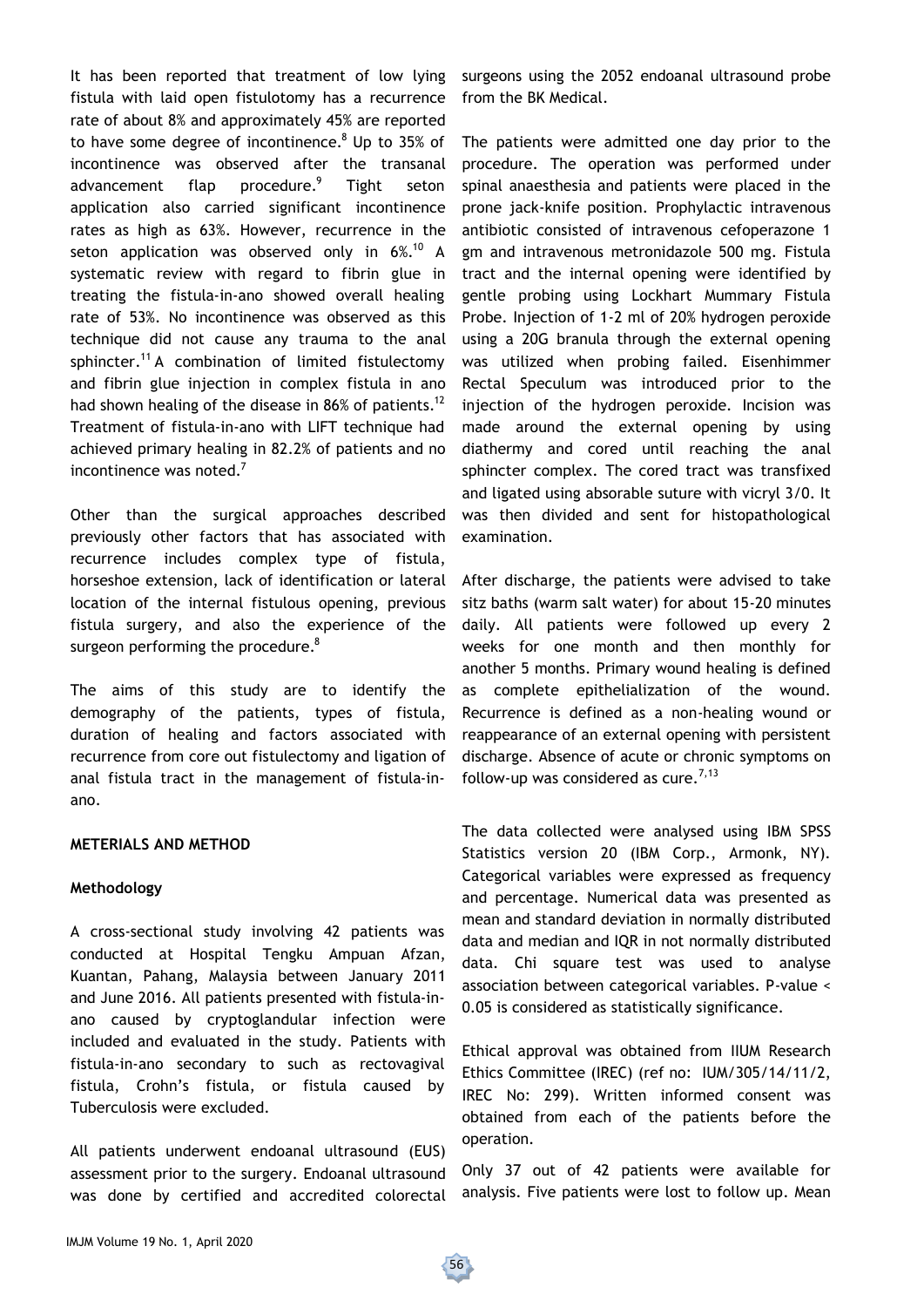age of patients with fistula in ano in this study were found to be 38.4 (13.8) years old. Majority of the patients were males (83.8%). Malays (86.4%) were the majority affected, followed by Chinese (10.8%) and Indian (2.7%) respectively. Almost a quarter of patients (24.3%) had co-morbidities such as diabetes mellitus, hypertension, ischaemic heart disease and asthma. More than half of the cases (54.1%) is of the transphincteric type followed by intersphincteric (40.5%) and subsequently (2.7%) in each of extrasphinteric and low fistula type. 64.9% (n=24) of the cases were new cases and primary healing was achieved in 62.2% of the patients. Duration of healing was 3.7 (3.1) months (Table 1).

# **RESULT**

Only 37 out of 42 patients were available for analysis. Five patients were lost to follow up. Mean age of patients with fistula in ano in this study were found to be 38.4 (13.8) years old. Majority of the patients were males (83.8%). Malays (86.4%) were the majority affected, followed by Chinese (10.8%) and Indian (2.7%) respectively.

Almost a quarter of patients (24.3%) had comorbidities such as diabetes mellitus, hypertension, ischaemic heart disease and asthma. More than half of the cases (54.1%) is of the transphincteric type followed by intersphincteric (40.5%) and subsequently (2.7%) in each of extrasphinteric and low fistula type. 64.9% (n=24) of the cases were new cases and primary healing was achieved in 62.2% of the patients. Duration of healing was 3.7 (3.1) months (Table 1).

There was no significant difference in the recurrence of the disease between males and females (p=0.761). Ethnicity also did not significantly (p=0.176) influence wound healing. Athough the transphincteric fistula was the most common type seen, there was no significant difference in term of the rate of healing (p=0.28). There was no difference in the rate of healing between the newly diagnosed cases or recurrent cases after surgery (p=0.954) (Table 3).

In this study almost two third (62.2%; n=23) of patients the fistula were healed after core out fisulectomy and the ligation of fistula tract. Anal fistula always pose a challenging surgical problem of recurrence after surgery. The rate of recurrence depends on the type of procedure performed for the

Table 1: Socio-demographic characteristics & duration of healing in patients with fistula in ano (n=37)

| <b>Variables</b>             | No. (%)      |
|------------------------------|--------------|
| Age (years)                  | 38.4 (13.8)* |
| Gender                       |              |
| Male                         | 31(83.8)     |
| Female                       | 6(16.2)      |
| Ethnicity                    |              |
| Malay                        | 32 (86.5)    |
| Chinese                      | 4(10.8)      |
| Indian                       | 1(2.7)       |
| Comorbidities                |              |
| Yes                          | 9(24.3)      |
| No                           | 28 (75.7)    |
| Types of fistula             |              |
| Transphincteric              | 20(54.1)     |
| Intersphincteric             | 15(40.5)     |
| Extrasphincteric             | 1(2.7)       |
| Low Fistula                  | 1(2.7)       |
| Type of Cases                |              |
| New                          | 24 (64.9)    |
| Recurrent                    | 13(35.1)     |
| Duration of healing (months) | $3.7(3.1)^*$ |

\* Mean (SD)

anal fistula. In a study done by Tobisch A et al. the anal fistula healed in 74% of the patients.<sup>14</sup> A study done by Paiboon J on core out fistulectomy and combine with anal sphincter reconstruction and primary repair of internal opening showed 87.9%  $(n=29)$  of fistula healed<sup>-15</sup> We believed the ligation of the cored fistula tract before dividing it. blocked fecal material from entering into the wound through the internal opening.

Successful surgical treatment of fistula-in-ano depends on the accuracy in identifying the types of anal fistula and its anatomy. We used endoanal ultrasound (EUS) to assess the anal fistula. EUS demonstrates the types of fistula, the length and presence secondary tract. Presence of abscess can also be demonstrated. Hydrogen peroxide was injected through the external opening to facilitate visualization of the fistula. In this study transphincteric and intersphincteric anal fistulas were found in 54.1% (n=20) and 40.5% (n=15), respectively.

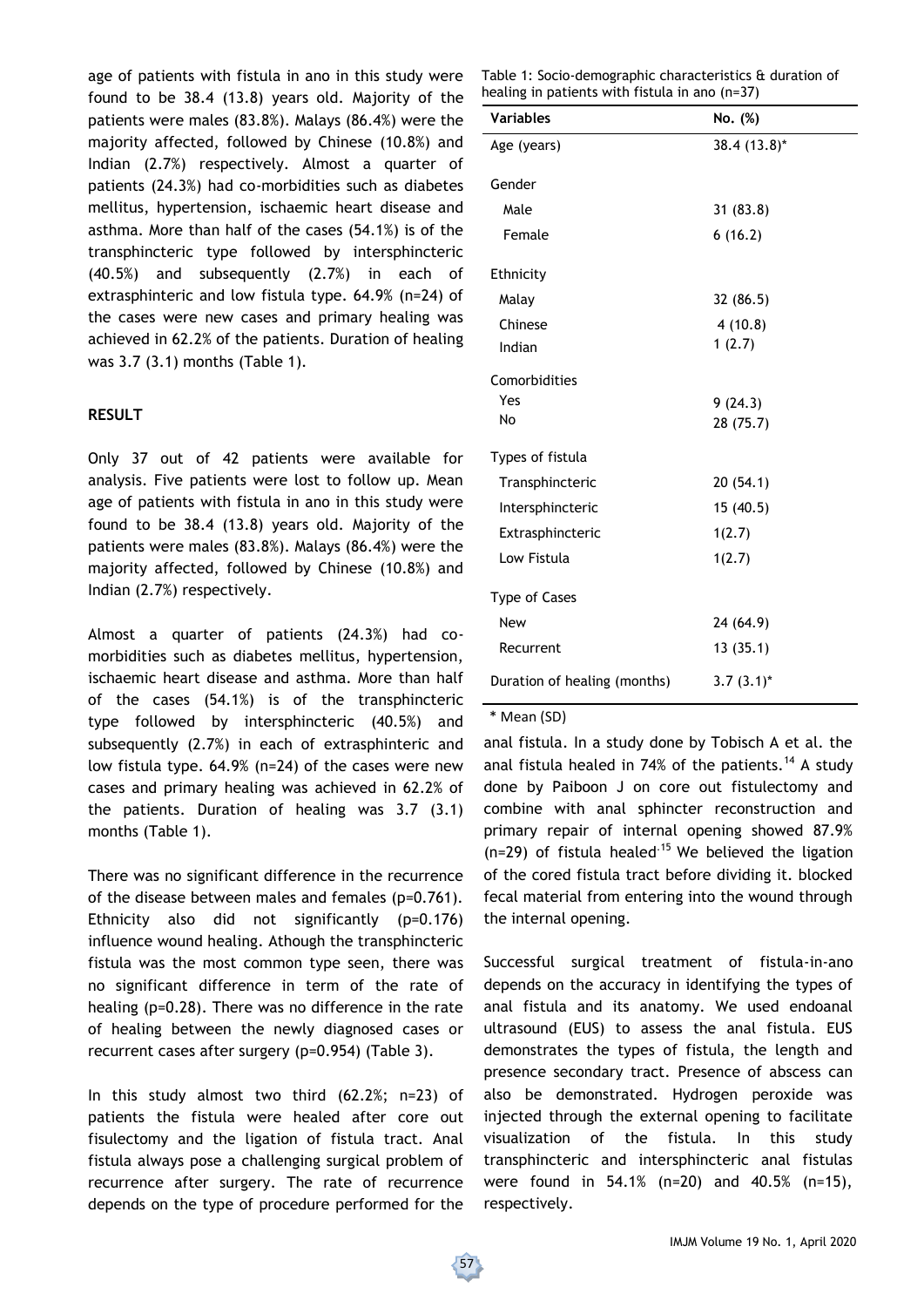|           | Number of patient (%) |  |  |
|-----------|-----------------------|--|--|
| Healed    | 23(62.2)              |  |  |
| Recurrent | 14 (37.8)             |  |  |

Recurrence occurred in 37.8% (n=14) patients in this study. However, gender, ethnic, types of fistula and types of cases did not statistically significant in influencing healing and recurrence of fistula. In a study done by Kronborg O on 47 patients patients with fistula-in-ano, fistula recurred in only 9.52%  $(n=2)$  patients treated with fistulectomy.<sup>16</sup> This was very much lower compared to our study. However, there was anal incontinence reported in patients treated with fistulectomy. <sup>16</sup>

| <b>Table 3</b> The analyses of surgical outcomes for core out |  |  |  |
|---------------------------------------------------------------|--|--|--|
| fistulectomy $(n=37)$                                         |  |  |  |

| <b>Factors</b>   | Healed<br>$(n=23)$      | Surgical<br>Out-<br>comes | Recurrent<br>$(n=14)$ | P<br>value* |
|------------------|-------------------------|---------------------------|-----------------------|-------------|
| Gender           |                         |                           |                       | 0.761       |
| Male             | 19                      |                           | 11                    |             |
| Female           | $\overline{\mathbf{4}}$ |                           | 3                     |             |
| Ethnicity        |                         |                           |                       | 0.176       |
| Malay            | 21                      |                           | 11                    |             |
| Chinese          | $\overline{2}$          |                           | 1                     |             |
| Indian           | 0                       |                           | $\overline{2}$        |             |
| Types of Fistula |                         |                           |                       | 0.28        |
| Transphincteric  | 14                      |                           | 6                     |             |
| Intersphincteric | 9                       |                           | 6                     |             |
| Extrasphincteric | 0                       |                           | 1                     |             |
| Low Fistula      | 0                       |                           | 1                     |             |
| Type of Cases    |                         |                           |                       | 0.954       |
| <b>New</b>       | 15                      |                           | 9                     |             |
| Recurrent        | 8                       |                           | 5                     |             |

\*chi-square test

Core out fistulectomy and the ligation of anal fistula tract is one of the surgical options for fistula in ano with encouraging results. Accurate delineation of the fistula tract is prerequisite to achieve a higher rate of healing after fistula surgery. Preservation of nal sphincter funtion is an essential objective in any form of surgical procedures for anal fistula. Larger sample size is needed in order to achieve more significant results.

# **REFERENCES**

- 1. Arroyo A, Perez-Legaz J, Moya P, Armananzas L, Lacueva J, Perez-Vicente F, Candela F, Calpena R. Fistulotomy and sphincter reconstruction in the treatment of complex fistula-in-ano: longterm clinical and manometric results 2012; Annals of surgery 255 (5):935-939. doi:10.1097/ SLA.0b013e31824e9112
- 2. Aboulian A, Kaji AH, Kumar RR. Early result of ligation of the intersphincteric fistula tract for fistula-in-ano. Diseases of the colon and rectum 2011; 54 (3):289-292. doi:10.1007/ DCR.0b013e318203495d
- 3. Bleier JI, Moloo H. Current management of cryptoglandular fistula-in-ano. World journal of gastroenterology 2011; 17 (28):3286-3291. doi:10.3748/wjg.v17.i28.3286
- 4. Leng Q, Jin HY. Anal fistula plug vs mucosa advancement flap in complex fistula-in-ano: A meta-analysis. World journal of gastrointestinal surgery 2012; 4 (11):256-261. doi:10.4240/ wjgs.v4.i11.256
- 5. Nicholls RJ. Fistula in ano: an overview. Acta chirurgica Iugoslavica 2012; 59 (2):9-13
- 6. Parks AG, Gordon PH, Hardcastle JD. A classification of fistula-in-ano. The British journal of surgery 1976; 63 (1):1-12
- 7. Shanwani A, Nor AM, Amri N. Ligation of the intersphincteric fistula tract (LIFT): a sphinctersaving technique for fistula-in-ano. Diseases of the colon and rectum 2010; 53 (1):39-42.
- 8. Garcia-Aguilar J, Belmonte C, Wong WD, Goldberg SM, Madoff RD. Anal fistula surgery. Factors associated with recurrence and incontinence. Diseases of the colon and rectum 1996; 39 (7):723-729
- 9. Schouten WR, Zimmerman DD, Briel JW. Transanal advancement flap repair of transsphincteric fistulas. Diseases of the colon and rectum 1999; 42 (11):1419-1422; discussion 1422-1413
- 10. Hamalainen KP, Sainio AP. Cutting seton for anal fistulas: high risk of minor control defects. Diseases of the colon and rectum 1997; 40 (12):1443-1446; discussion 1447
- 11. Swinscoe MT, Ventakasubramaniam AK, Jayne DG. Fibrin glue for fistula-in-ano: the evidence reviewed. Techniques in coloproctology 2005; 9 (2):89-94. doi:10.1007/s10151-005-0204-7
- 12. Hassan M, Zailani M, Md Nor A. Limited fistulectomy and fibrin glue for the treatment of

58